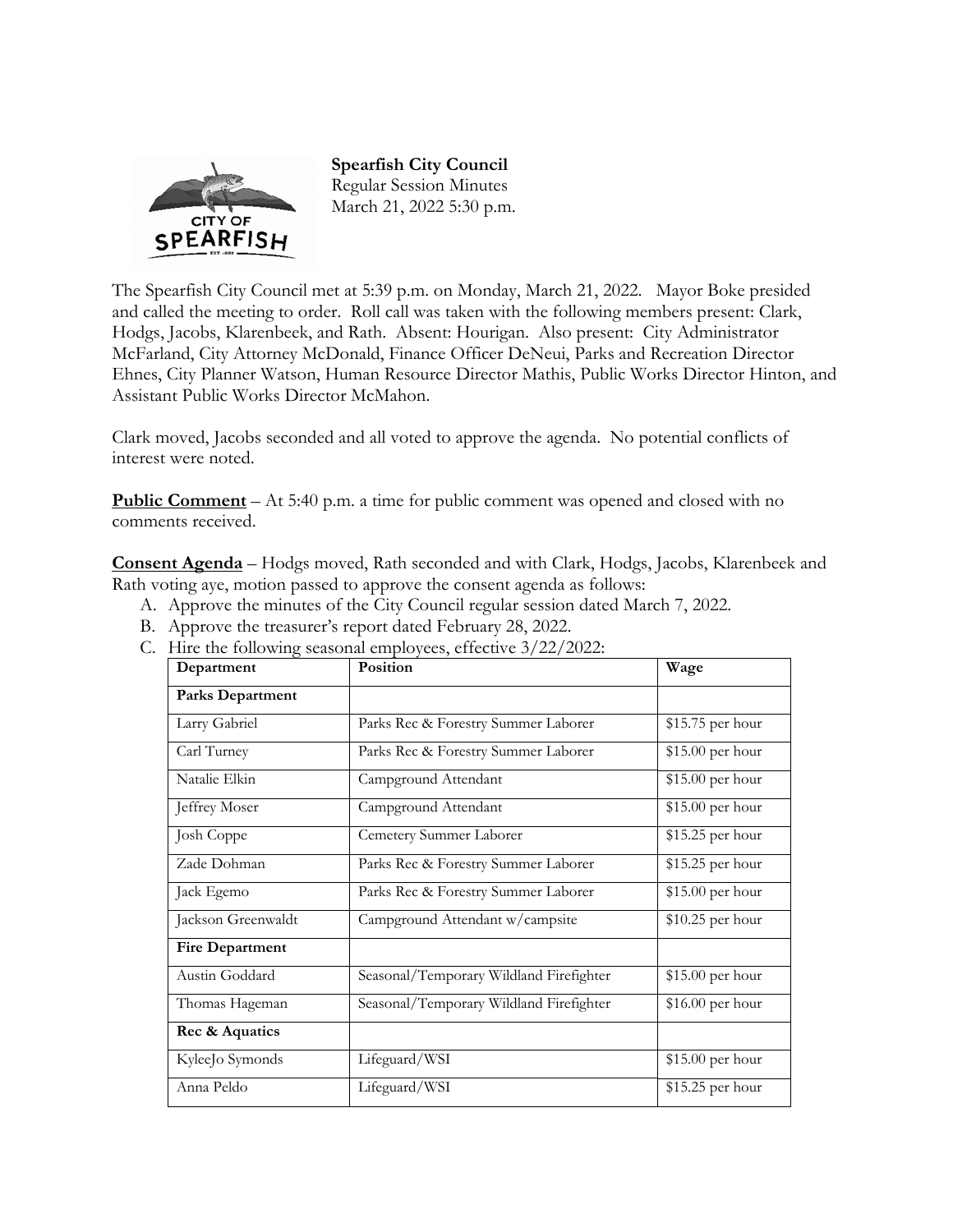| Stella Marcus        | Lifeguard/WSI                       | \$15.25 per hour  |
|----------------------|-------------------------------------|-------------------|
| Avery Heinert        | Lifeguard                           | \$14.50 per hour  |
| Ashley Clapp         | Lifeguard                           | $$14.50$ per hour |
| Alessandra Rolando   | Seasonal Customer Service Assistant | \$14.00 per hour  |
| Lauren Cermak        | Lifeguard/WSI                       | $$16.00$ per hour |
| Kaylee Cormier       | <b>Summer Recreation Assistant</b>  | \$14.25 per hour  |
| Talisha Enos         | Lifeguard                           | \$14.75 per hour  |
| Maddison Doren       | Lifeguard/WSI                       | \$15.25 per hour  |
| Josie Kaufman        | Lifeguard/WSI                       | $$15.50$ per hour |
| <b>Bailey Sasser</b> | <b>Summer Recreation Assistant</b>  | \$14.00 per hour  |
| Lily Caul            | Lifeguard/WSI                       | $$15.00$ per hour |
| Ryan Peldo           | Lifeguard Coordinator               | $$16.25$ per hour |
| Macy Johnson         | Lifeguard/WSI                       | \$15.25 per hour  |
| <b>WWTF</b>          |                                     |                   |
| <b>Brock</b> Jones   | WWTF Summer Laborer                 | \$15.00 per hour  |

D. Hire Zachary Mikkonen as a customer service assistant, part-time (not benefit-eligible), grade 7, step 1, \$15.44 per hour, effective 3/8/2022.

### **Items from Visitors**

**Resolution 2022-07** – A public hearing began at 5:46 p.m. to consider the drinking water improvements project which includes a new water supply well and 750,000 gallon water storage tank to be constructed at Exit 17 to serve the east low zone. Black Hills Council of Local Governments (BHCLG) staff attended the hearing and discussed the need for the project, project alternatives, proposed financing, revenue source pledged, interest rate and term, project costs and amount to be borrowed, and the effect the proposed financing could have on user rates. No additional comments were received from the public. Following the close of the public hearing, Clark moved, Rath seconded and all voted to adopt Resolution 2022-07 as follows:

#### **RESOLUTION NO. 2022-07**

## **RESOLUTION AUTHORIZING AN APPLICATION FOR FINANCIAL ASSISTANCE, AUTHORIZING THE EXECUTION AND SUBMITTAL OF THE APPLICATION, AND DESIGNATING AN AUTHORIZED REPRESENTATIVE TO CERTIFY AND SIGN PAYMENT REQUESTS.**

 WHEREAS, the City of Spearfish has determined it is necessary to proceed with improvements to the City's wastewater collection system by replacing mains on Colorado Boulevard and improvements to the wastewater treatment facility (Projects); and

 WHEREAS, the City has determined that financial assistance will be necessary to undertake the Project and an application for financial assistance to the South Dakota Board of Water and Natural Resources (Board) will be prepared; and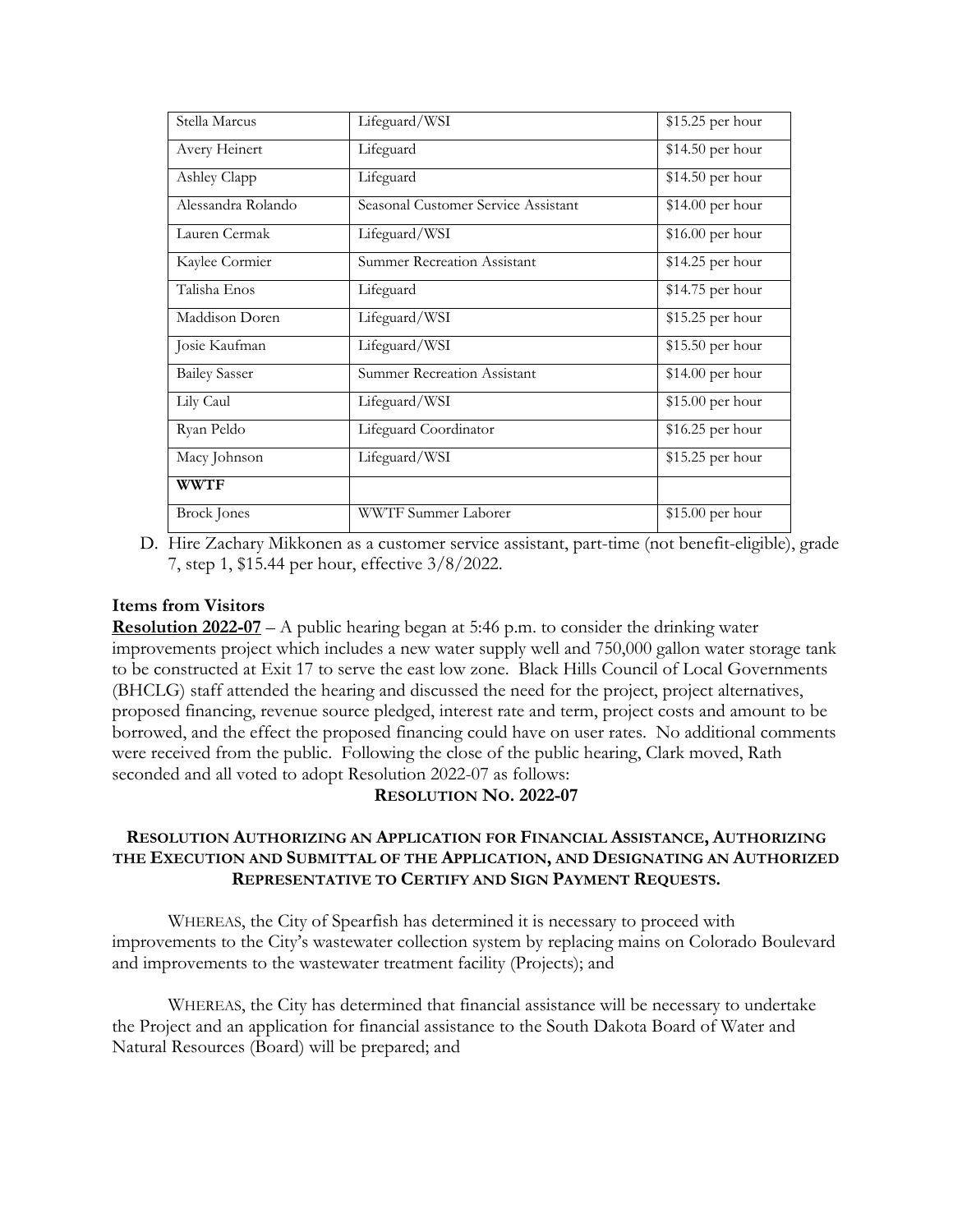WHEREAS, it is necessary to designate an authorized representative to execute and submit the Application on behalf of the City and to certify and sign payment requests in the event financial assistance is awarded for the Projects,

NOW THEREFORE BE IT RESOLVED by the City as follows:

 1. The City hereby approves the submission of an Application for financial assistance in an amount not to exceed \$8,521,000 to the Board for the Projects.

 2. The City Administrator is hereby authorized to execute the Application and submit it to the Board, and to execute and deliver such other documents and perform all acts necessary to effectuate the Application for financial assistance.

 3. The Finance Officer is hereby designated as the authorized representatives of the City to do all things on its behalf to certify and sign payment requests in the event financial assistance is awarded for the Project.

 $\frac{1}{\sqrt{2}}$  ,  $\frac{1}{\sqrt{2}}$  ,  $\frac{1}{\sqrt{2}}$  ,  $\frac{1}{\sqrt{2}}$  ,  $\frac{1}{\sqrt{2}}$  ,  $\frac{1}{\sqrt{2}}$  ,  $\frac{1}{\sqrt{2}}$  ,  $\frac{1}{\sqrt{2}}$  ,  $\frac{1}{\sqrt{2}}$  ,  $\frac{1}{\sqrt{2}}$  ,  $\frac{1}{\sqrt{2}}$  ,  $\frac{1}{\sqrt{2}}$  ,  $\frac{1}{\sqrt{2}}$  ,  $\frac{1}{\sqrt{2}}$  ,  $\frac{1}{\sqrt{2}}$ 

Adopted this 21st day of March 2022.

APPROVED:

Mayor Dana Boke

(Seal)

Attest:

Finance Officer Michelle DeNeui

Adopted: March 21, 2022 Published: March 26, 2022 Effective: April 15, 2022

**Resolution 2022-08** – A public hearing began at 5:49 p.m. to consider the wastewater improvements project which includes expanding capacity at the Wastewater Treatment Facility and replacing aging infrastructure along Colorado Blvd. Existing gravity sewer is undersized to receive increased flows from the Exit 17 area; upsizing mains from Maitland Road to Dahl Road is proposed to meet the required flow capacity. BHCLG staff attended the hearing and discussed the need for the project, project alternatives, proposed financing, revenue source pledge, interest rate and term, project costs and amount to be borrowed, and the effect the proposed financing could have on user rates. No additional comments were received from the public. Follow the public hearing, Clark moved, Hodgs seconded and all voted to adopt Resolution 2022-08 as follows: **RESOLUTION NO. 2022-08** 

**RESOLUTION AUTHORIZING AN APPLICATION FOR FINANCIAL ASSISTANCE, AUTHORIZING THE EXECUTION AND SUBMITTAL OF THE APPLICATION, AND DESIGNATING AN AUTHORIZED REPRESENTATIVE TO CERTIFY AND SIGN PAYMENT REQUESTS.**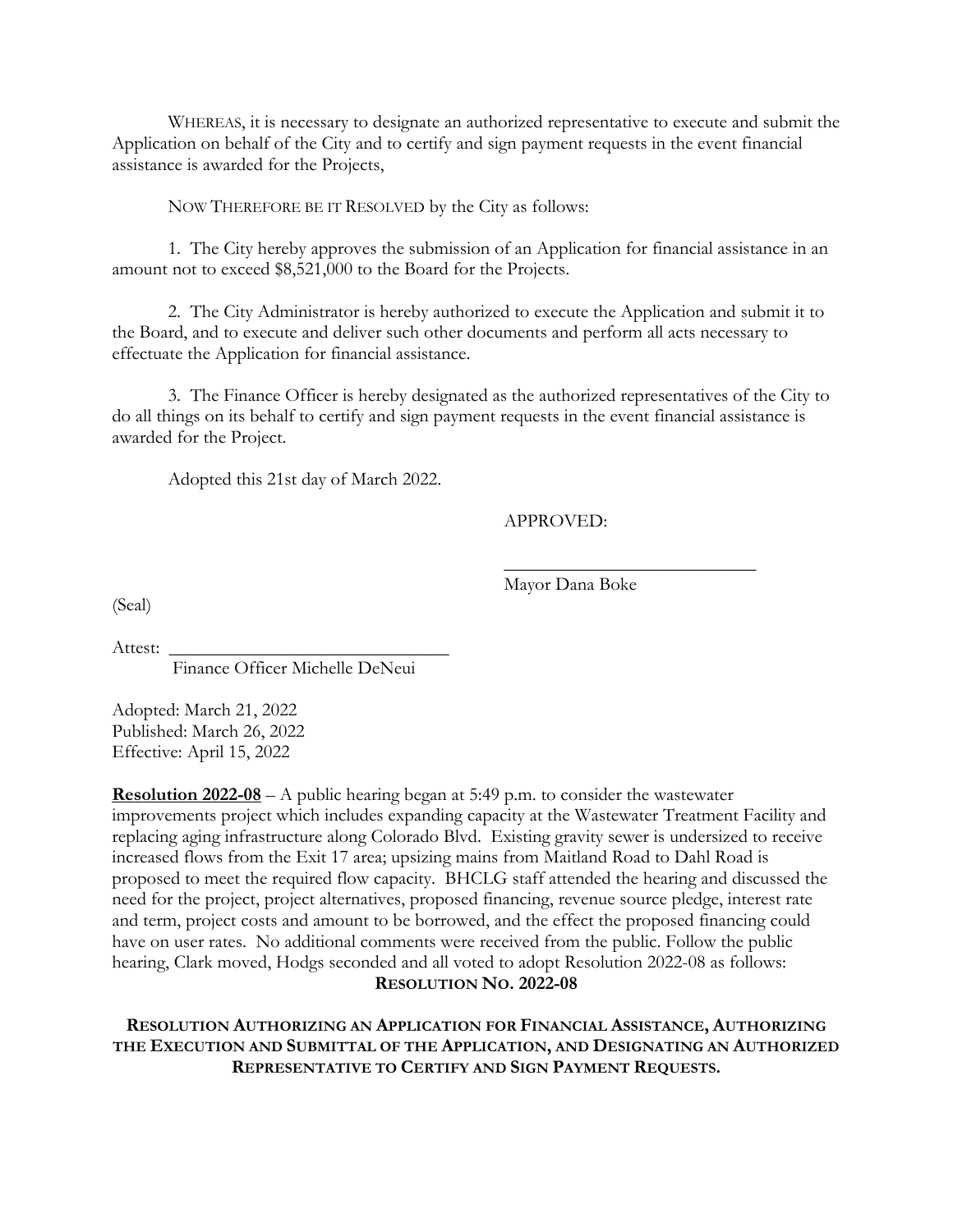WHEREAS, the City of Spearfish has determined it is necessary to proceed with improvements to the City's drinking water system including a new water supply well and 750,000 gallon storage tank near Exit 17 (Project); and

 WHEREAS, the City has determined that financial assistance will be necessary to undertake the Project and an application for financial assistance to the South Dakota Board of Water and Natural Resources (Board) will be prepared; and

 WHEREAS, it is necessary to designate an authorized representative to execute and submit the Application on behalf of the City and to certify and sign payment requests in the event financial assistance is awarded for the Project,

NOW THEREFORE BE IT RESOLVED by the City as follows:

 1. The City hereby approves the submission of an Application for financial assistance in an amount not to exceed \$4,620,000 to the Board for the Project.

 2. The City Administrator is hereby authorized to execute the Application and submit it to the Board, and to execute and deliver such other documents and perform all acts necessary to effectuate the Application for financial assistance.

 3. The Finance Officer is hereby designated as the authorized representatives of the City to do all things on its behalf to certify and sign payment requests in the event financial assistance is awarded for the Project.

 $\frac{1}{\sqrt{2}}$  ,  $\frac{1}{\sqrt{2}}$  ,  $\frac{1}{\sqrt{2}}$  ,  $\frac{1}{\sqrt{2}}$  ,  $\frac{1}{\sqrt{2}}$  ,  $\frac{1}{\sqrt{2}}$  ,  $\frac{1}{\sqrt{2}}$  ,  $\frac{1}{\sqrt{2}}$  ,  $\frac{1}{\sqrt{2}}$  ,  $\frac{1}{\sqrt{2}}$  ,  $\frac{1}{\sqrt{2}}$  ,  $\frac{1}{\sqrt{2}}$  ,  $\frac{1}{\sqrt{2}}$  ,  $\frac{1}{\sqrt{2}}$  ,  $\frac{1}{\sqrt{2}}$ 

Adopted this 21st day of March 2022.

APPROVED:

Mayor Dana Boke

(Seal)

Attest:

Finance Officer Michelle DeNeui

Adopted: March 21, 2022 Published: March 26, 2022 Effective: April 15, 2022

#### **Other Items**

**Resolution 2022-05** – Clark moved, Klarenbeek seconded and all voted to adopt Resolution 2022- 05 as follows:

#### **RESOLUTION NO. 2022-05**

## **A RESOLUTION COMBINING THE CITY OF SPEARFISH'S MEETINGS FOR PUBLIC WORKS AND LEGAL, FINANCE, AND PUBLIC SAFETY COMMITTEES INTO A CITY COUNCIL STUDY SESSION**.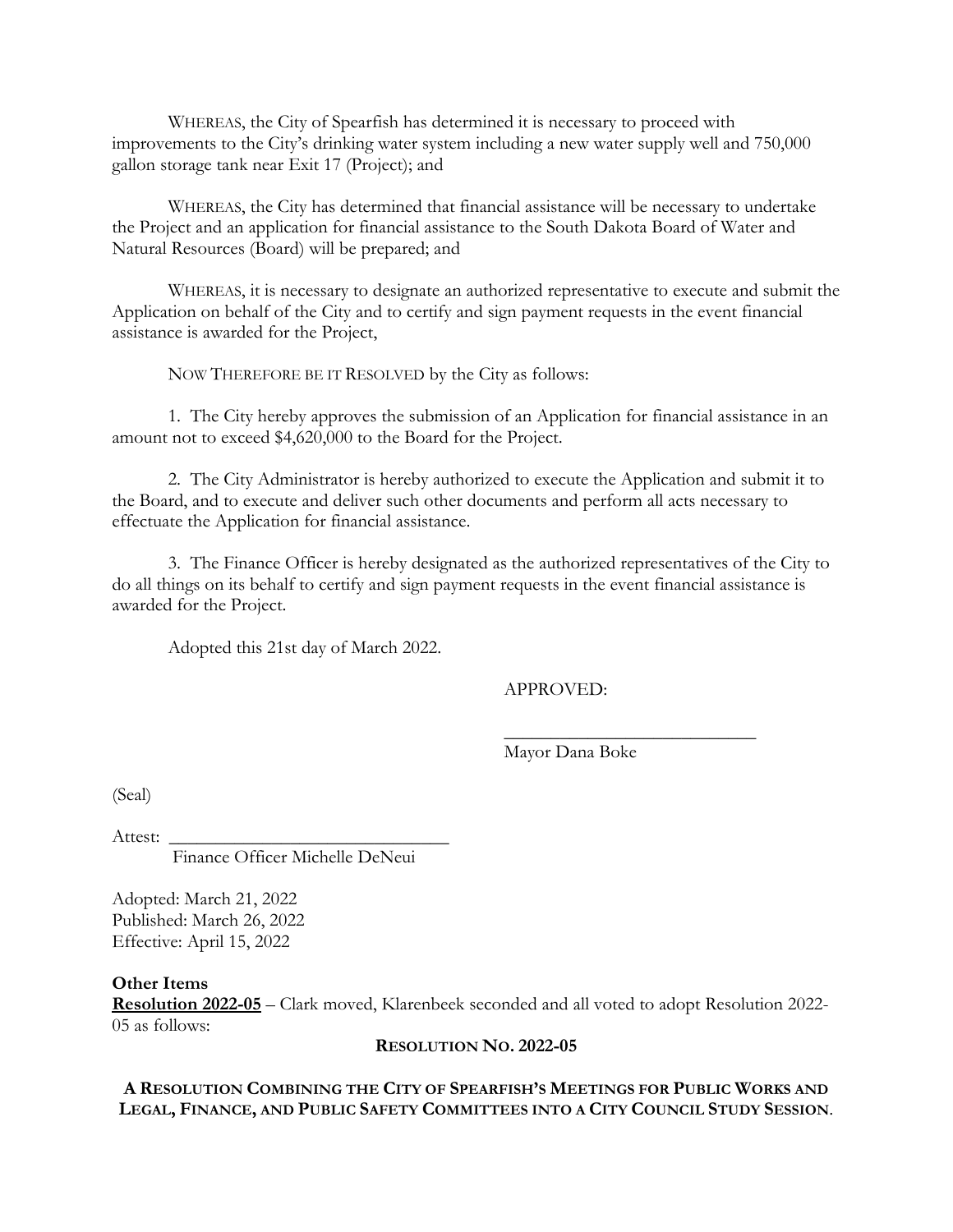WHEREAS, the City of Spearfish ("City") currently has two standing committees which review and make recommendations for items of City business before those items are debated and acted on by the City Council; and

WHEREAS, half the City's councilmembers serve on each committee which both meet the week before a City Council meeting; and

WHEREAS, the purpose of the committees is for councilmembers to educate themselves on issues, have discussions on policy and important projects, and decide what issues should move forward to the regular meeting of the City Council for formal action; and

WHEREAS, the City Council believes it would be in the City's best interests to establish a City Council Study Session where the responsibilities of the two committees are combined into a joint committee comprising all members of the City Council; and

WHEREAS, a City Council Study Session consisting of the members of the City Council would involve fewer meetings for the elected officials and staff and would allow the entire City Council to vet important issues in the preliminary stages of discussion; and

WHEREAS, the purpose of these meetings will be education and discussion and no formal action will be taken on any item other than to make recommendations or give direction to City staff, or determine what matters are ready to be sent to the regular City Council meeting for consideration; and

WHEREAS, the City Council Study Sessions will be public meetings and thus subject to the statutory requirements for open meetings.

NOW THEREFORE, BE IT RESOLVED, by the Common Council of the City of Spearfish that the Public Works Committee and Legal, Finance, and Public Safety Committee be combined into a committee of the whole that will hold City Council Study Sessions. The purpose of the City Council Study Sessions will be to allow in-depth discussion on City matters and items of regular business prior to final consideration at a regular meeting of the City Council and to give direction and make recommendations to staff regarding such matters. No formal or final action will be taken on any item on the City Council Study Session's agenda other than to make recommendations or give direction to City staff, or whether to send a matter to the regular City Council meeting for consideration.

BE IT FURTHER RESOLVED, that any reference in City ordinance, resolution, or policy that directs that an item be considered by the City's Public Works Committee or Legal, Finance, and Public Safety Committee will be sent to the City Council Study Sessions for review and consideration.

BE IT FURTHER RESOLVED, that City Council Study Sessions will be held during the week before City Council meetings as deemed necessary. The meetings are public meetings and the time and place of the meeting, along with a proposed agenda, will be properly noticed in compliance with state law.

BE IT FURTHER RESOLVED, that the City Council may develop and adopt rules and procedures for the conduct of these meetings and the form of the agenda.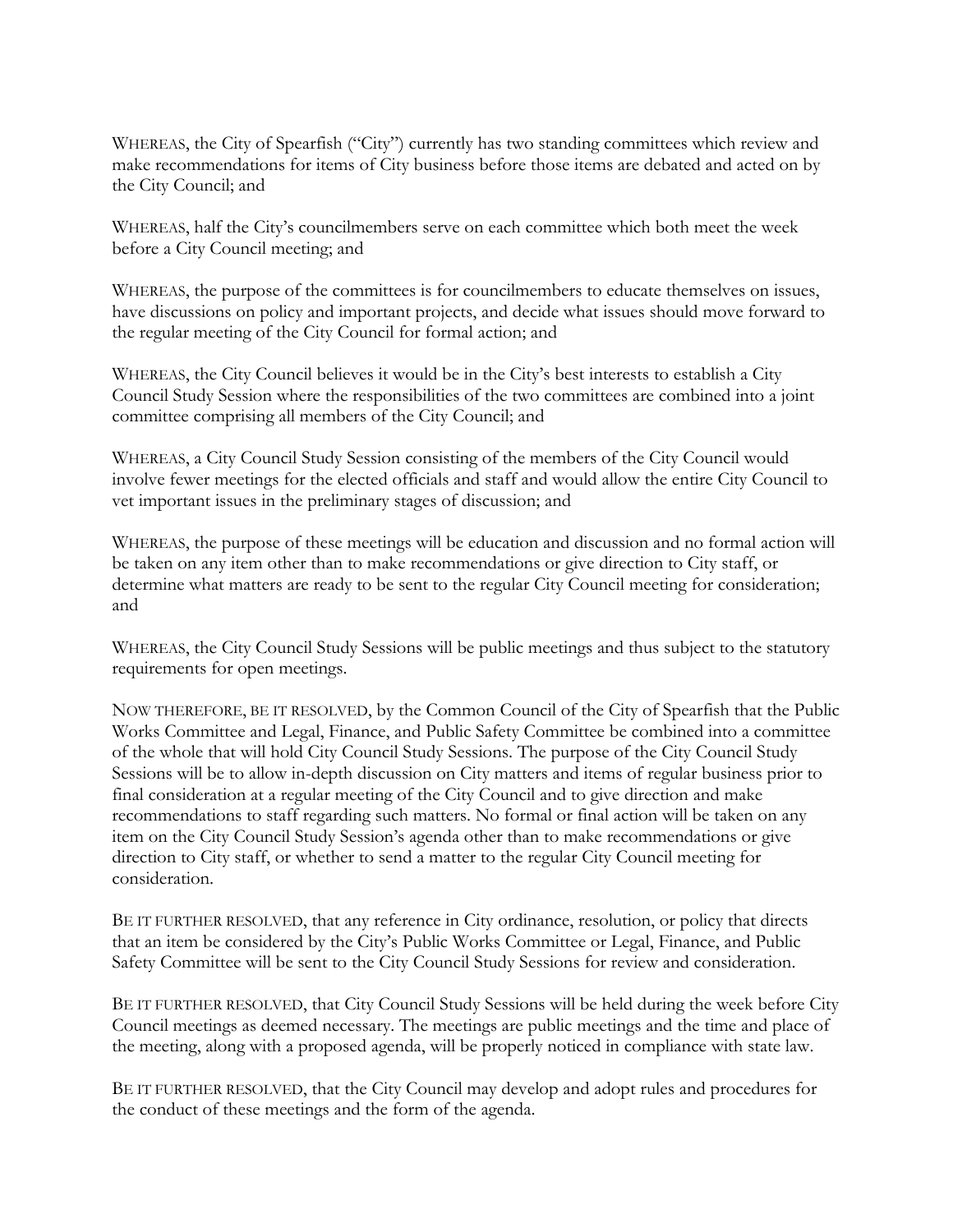Dated this 21st day of March, 2022.

## **CITY OF SPEARFISH**

 $\text{By:}\n\qquad \qquad \qquad$ 

Dana Boke, Mayor

(Seal)

ATTEST:

Michelle DeNeui Finance Officer

Adopted: March 21, 2022 Published: March 26, 2022 Effective: April 15, 2022

\_\_\_\_\_\_\_\_\_\_\_\_\_\_\_\_\_\_\_\_\_\_\_\_\_\_\_\_\_\_\_\_

**Amendment** – Hodgs moved, Jacobs seconded and all voted to approve Amendment 1 to the lease agreement with the Department of Public Safety (DMV) for its lease of Hudson Hall.

**Resolution 2022-09** – Jacobs moved, Rath seconded and all voted to approve Resolution 2022-09 as follows:

## **RESOLUTION 2022-09**

## **A RESOLUTION OF INTENT TO ENTER INTO A PASTURE LEASE AGREEMENT FOR CERTAIN AIRPORT PROPERTY**

WHEREAS, SDCL  $\Diamond$  9-12-5.2 authorizes the City of Spearfish to lease municipally owned property to a private person, and

WHEREAS, the Common Council of the City of Spearfish intends to enter into a pasture lease agreement with Swanson Ranch, LLC to lease portions of the Black Hills Airport – Clyde Ice Field, and

WHEREAS, a copy of such lease agreement is on file in the Finance Office and available for public inspection,

NOW THEREFORE, BE IT RESOLVED by the Common Council of the City of Spearfish that the Council intends to enter into such lease, and a public hearing for considering the same shall be conducted at 5:30 p.m. on April 4, 2022.

Dated this 21st day of March, 2022.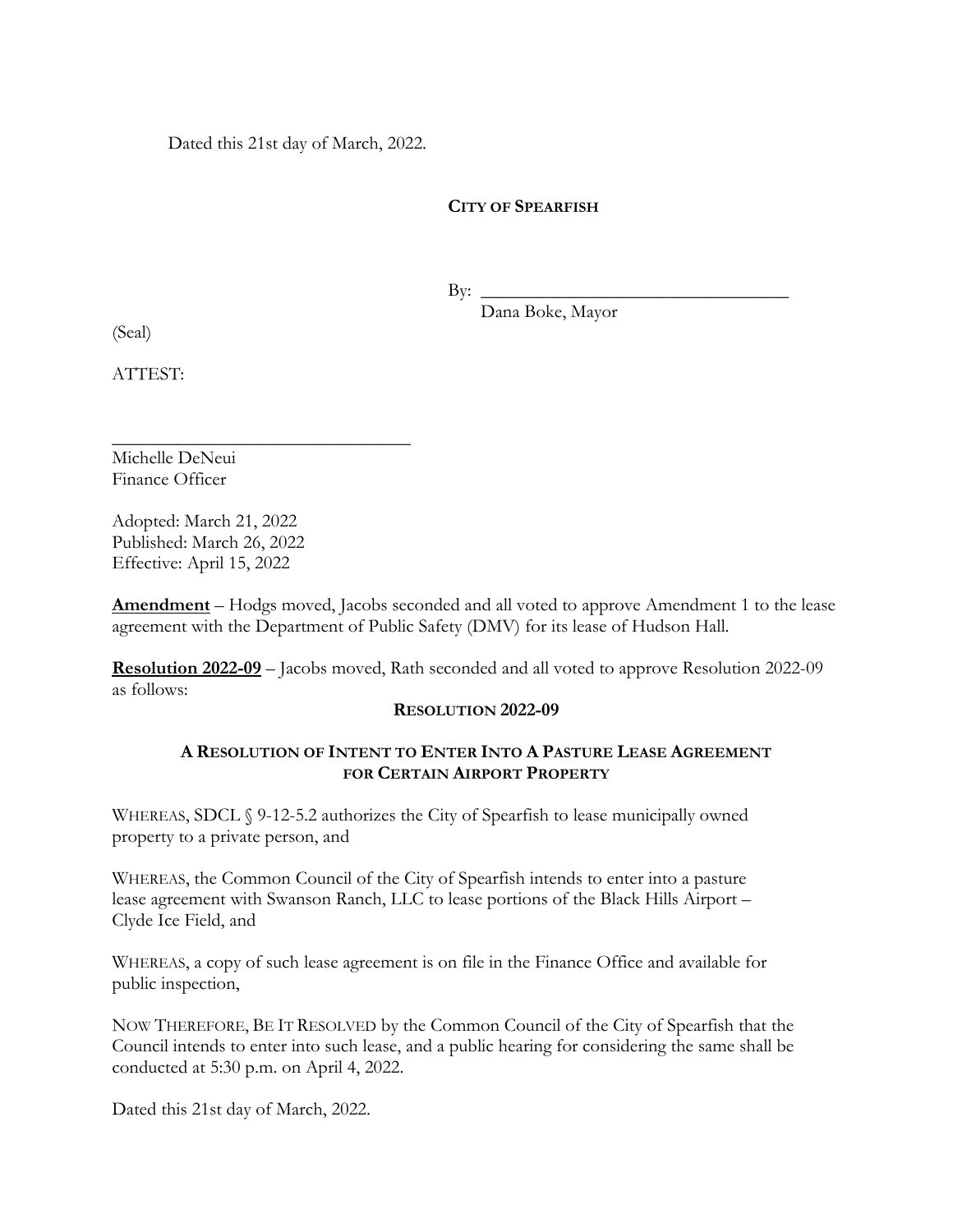#### **CITY OF SPEARFISH**

 $\mathrm{By:} \_\_$ 

(Seal) Dana Boke, its Mayor

Attest:

\_\_\_\_\_\_\_\_\_\_\_\_\_\_\_\_\_\_\_\_\_\_\_\_\_\_\_\_\_\_\_\_ Michelle DeNeui, Finance Officer

Adopted: March 21, 2022 Published: March 26, 2022 Effective: April 15, 2022

**Resolution 2022-10** – Klarenbeek moved, Rath seconded and all voted to adopt Resolution 2022-10 as follows:

## **RESOLUTION 2022-10**

## **A RESOLUTION OF INTENT TO ENTER INTO A HAY LEASE AGREEMENT FOR CERTAIN AIRPORT PROPERTY**

WHEREAS, SDCL § 9-12-5.2 authorizes the City of Spearfish to lease municipally owned property to a private person, and

WHEREAS, the Common Council of the City of Spearfish intends to enter into a hay lease agreement with Gerard Cuka to lease portions of the Black Hills Airport – Clyde Ice Field, and

WHEREAS, a copy of such lease agreement is on file in the Finance Office and available for public inspection,

NOW THEREFORE, BE IT RESOLVED by the Common Council of the City of Spearfish that the Council intends to enter into such lease, and a public hearing for considering the same shall be conducted at 5:30 p.m. on April 4, 2022.

Dated this 21st day of March, 2022.

## **CITY OF SPEARFISH**

 $\text{By:}\_$ 

(Seal) Dana Boke, its Mayor

Attest: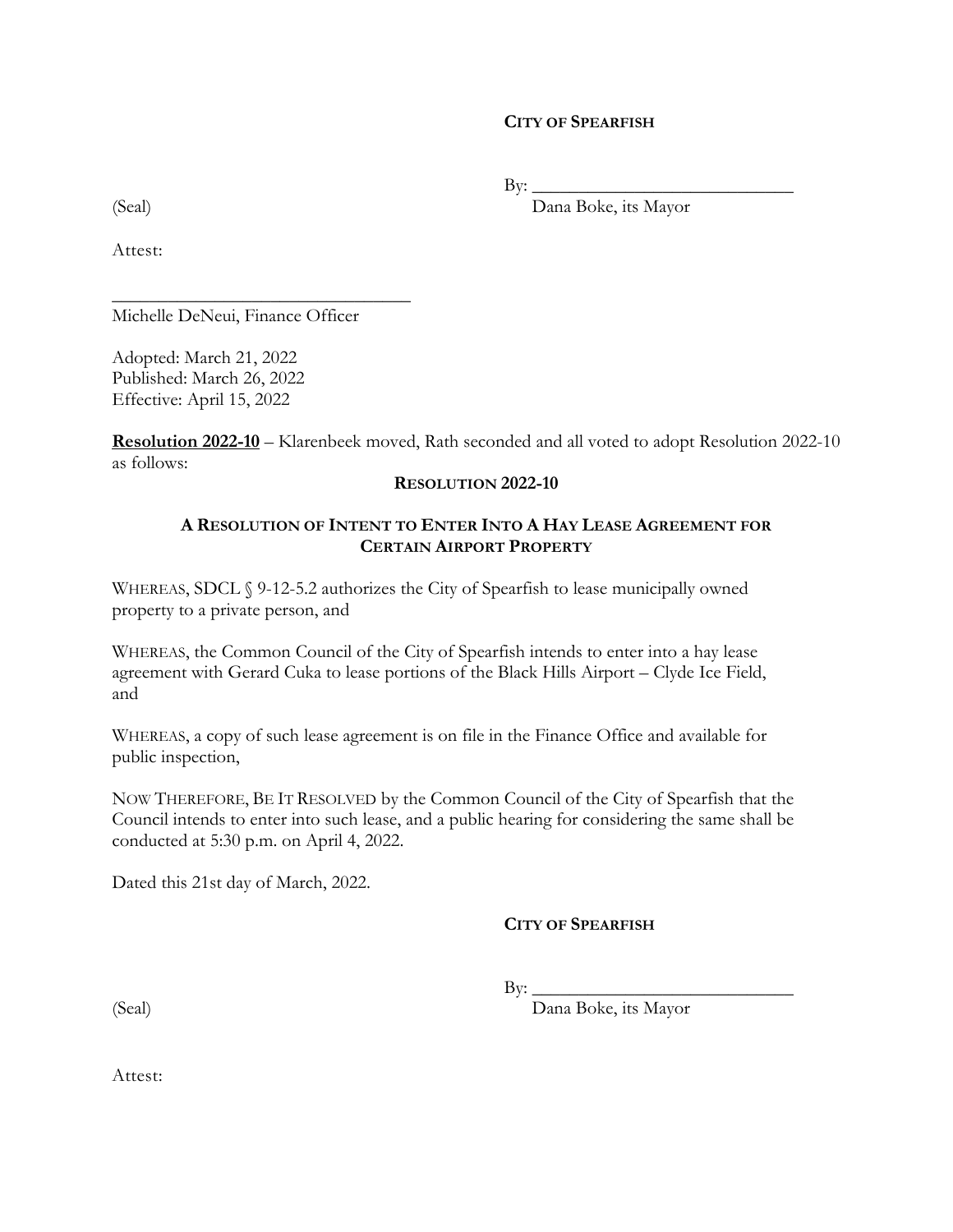Michelle DeNeui, Finance Officer

\_\_\_\_\_\_\_\_\_\_\_\_\_\_\_\_\_\_\_\_\_\_\_\_\_\_\_\_\_\_\_\_

Adopted: March 21, 2022 Published: March 26, 2022 Effective: April 15, 2022

**Proposal** – Hodgs moved, Jacobs seconded and with Clark, Hodgs, Jacobs, Klarenbeek and Rath voting aye, motion passed to approve FOTH Infrastructure & Environment, LLC's preliminary design proposal for the East Low Zone Water Improvements Project at a cost not to exceed \$68,412.

**Purchase** – Clark moved, Klarenbeek seconded and with Clark, Hodgs, Jacobs, Klarenbeek and Rath voting aye, motion passed to approve the \$20,195 purchase, \$55 monthly meter rental, and \$1,950 annual maintenance agreement for a Quadient mailing system and Quadient folder-inserter, from Midwest Connect.

**Appointment** – Jacobs moved, Rath seconded and all voted to appoint the following election board members for the Mayoral, Ward 2, Ward 3, and Spearfish School District Election on April 12, 2022:

| Election Worker      | Position                  | Ward        |
|----------------------|---------------------------|-------------|
| Kay Jorgensen        | Precinct Superintendent   | 1           |
| Bonnie Klunder       | Precinct Deputy           |             |
| Nancy Christopherson | <b>Precinct Deputy</b>    | Precinct 10 |
| Drusilla Kellogg     | Alternate Precinct Deputy | Precinct 10 |
| Susan Pisani         | Precinct Superintendent   | 2           |
| Matthew Goodman      | Precinct Deputy           | 2           |
| Paula Mowry          | Precinct Deputy           | 2           |
| Stephanie Kaitfors   | Alternate Precinct Deputy | 2           |
| Anne Thie            | Precinct Superintendent   | 3           |
| Meghan Byrum         | Precinct Deputy           | 3           |
| Linda Easthouse      | Precinct Deputy           | 3           |
| Dora Jean Garlick    | Alternate Precinct Deputy | 3           |

**Ordinance 1364** – Clark moved, Rath seconded and all voted to approve the first reading of Ordinance 1364 – An Ordinance Repealing the 2021 City of Spearfish Personnel Policy Manual and Adopting the 2022 City of Spearfish Personnel Policy Manual.

**Memorandums** – Jacobs moved, Hodgs seconded and all voted to approve the following Memorandums of Understanding (MOUs) for the following fields with the noted sports associations:

- A. Black Hills Energy Soccer Field Spearfish School District
- B. Black Hills Energy Soccer Field Spearfish Soccer Association
- C. Black Hills Energy Softball Field Spearfish Youth Baseball and Softball Association
- D. Black Hills Energy Softball Field Premier Softball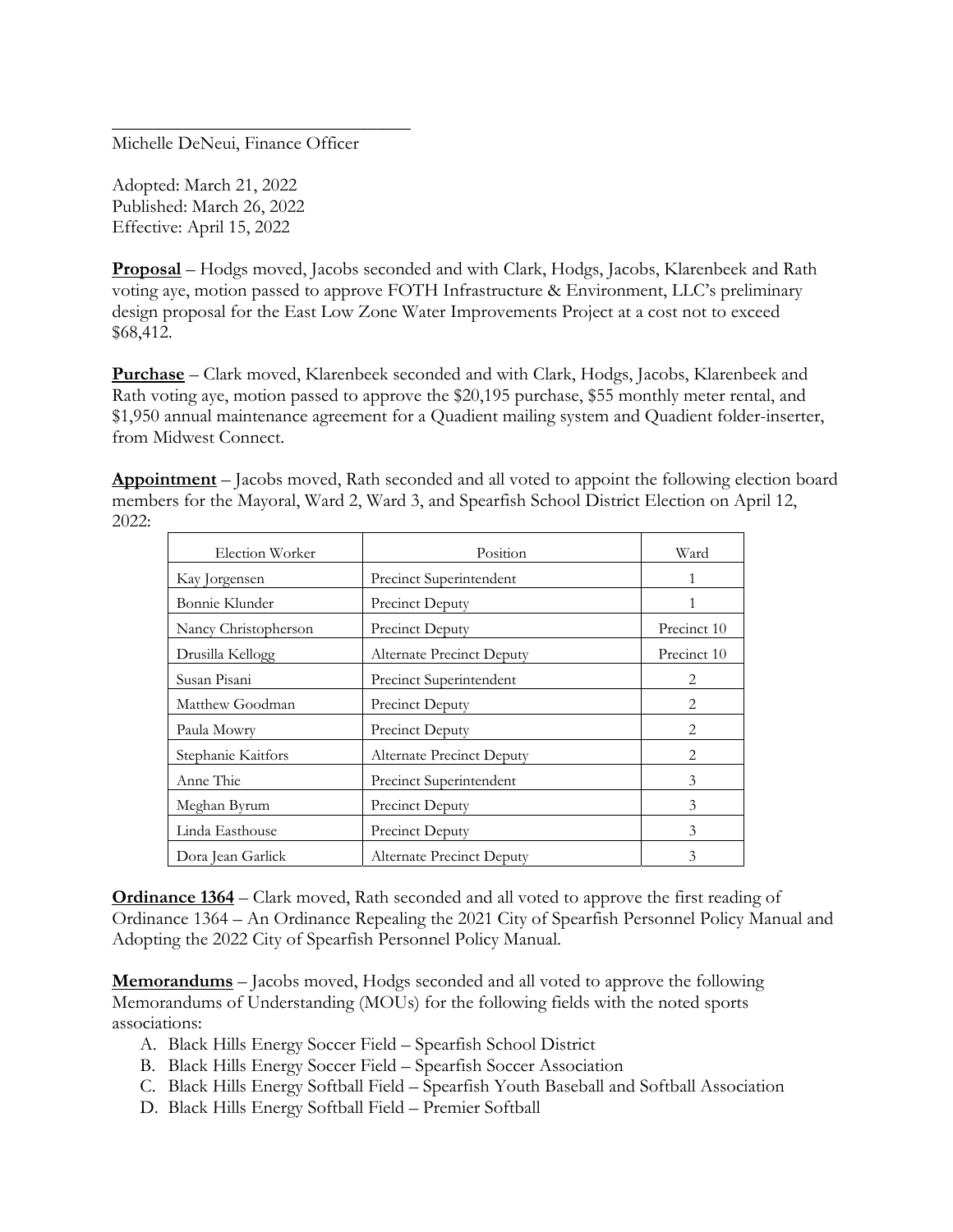- E. Black Hills Energy Legion Field Spearfish American Legion Baseball
- F. Hillsview Soccer Field Spearfish Soccer Association
- G. Lions Park Spearfish Soccer Association
- H. Spearfish Forest Products Teener Field Spearfish American Legion Baseball
- I. Spearfish Forest Products T-Ball Field Spearfish Youth Softball and Baseball Association
- J. Spearfish Forest Products Major and Minor Fields Spearfish Youth Softball and Baseball Association
- K. Spartan Park Upper Field Black Hills Youth Football League Spearfish Rams
- L. Spartan Park Upper and Lower Fields Spearfish Soccer Association

**Policy** – Rath moved, Hodgs seconded and all voted to approve the Recreation Center Policy Manual.

**Resolution 2022-06** – Rath moved, Jacobs seconded and all voted to adopt Resolution 2022-06 as follows:

#### **RESOLUTION NO. 2022-06**

### **A RESOLUTION TO SET FEES CHARGED BY THE CITY**

BE IT RESOLVED BY THE COMMON COUNCIL OF THE CITY OF SPEARFISH, SOUTH DAKOTA that the following fees shall be amended and/or charged by the City of Spearfish:

| <b>ITEM</b> | <b>AREA</b>                | <b>FEE DESCRIPTION</b>                                                     | <b>CURRENT</b><br><b>AMOUNT</b> | <b>AMENDED/NEW</b><br><b>AMOUNT</b>          |
|-------------|----------------------------|----------------------------------------------------------------------------|---------------------------------|----------------------------------------------|
| 1108        | <b>PARKS</b>               | Cemetery-Standard Nameplate<br>for Rose Garden                             | \$225.00                        | \$295.00                                     |
| <b>NEW</b>  | <b>PARKS</b>               | Cemetery-Custom Design<br>Nameplate for Rose Garden                        |                                 | Actual cost of<br>nameplate plus<br>\$125.00 |
| <b>NEW</b>  | <b>PARKS</b>               | Cemetery-Custom Design<br>Nameplate for Rose Garden<br>Deposit             |                                 | $$295.00$ paid at the<br>time of ordering    |
| 804         | GOVT<br><b>BLDG</b>        | Facility Cleaning/Damage<br>Deposit-Snappers Club and<br>Trethway Pavilion | \$300.00                        | Remove                                       |
| 805         | <b>GOVT</b><br><b>BLDG</b> | Hudson Hall-Deposit per<br>$f0$ om                                         | \$50.00                         | Remove                                       |
| 806         | <b>GOVT</b><br><b>BLDG</b> | Hudson Hall-Deposit, Entire<br>Facility                                    | \$200.00                        | Remove                                       |
| 838         | <b>GOVT</b><br><b>BLDG</b> | Indian Springs-Security<br>Deposit                                         | \$200.00                        | \$25.00                                      |
| 842         | <b>GOVT</b><br><b>BLDG</b> | Log Cabin-Security Deposit                                                 | \$300.00                        | \$25.00                                      |
| 852         | <b>GOVT</b><br><b>BLDG</b> | Pavilion-Rent, per day                                                     | 350.00                          | Remove                                       |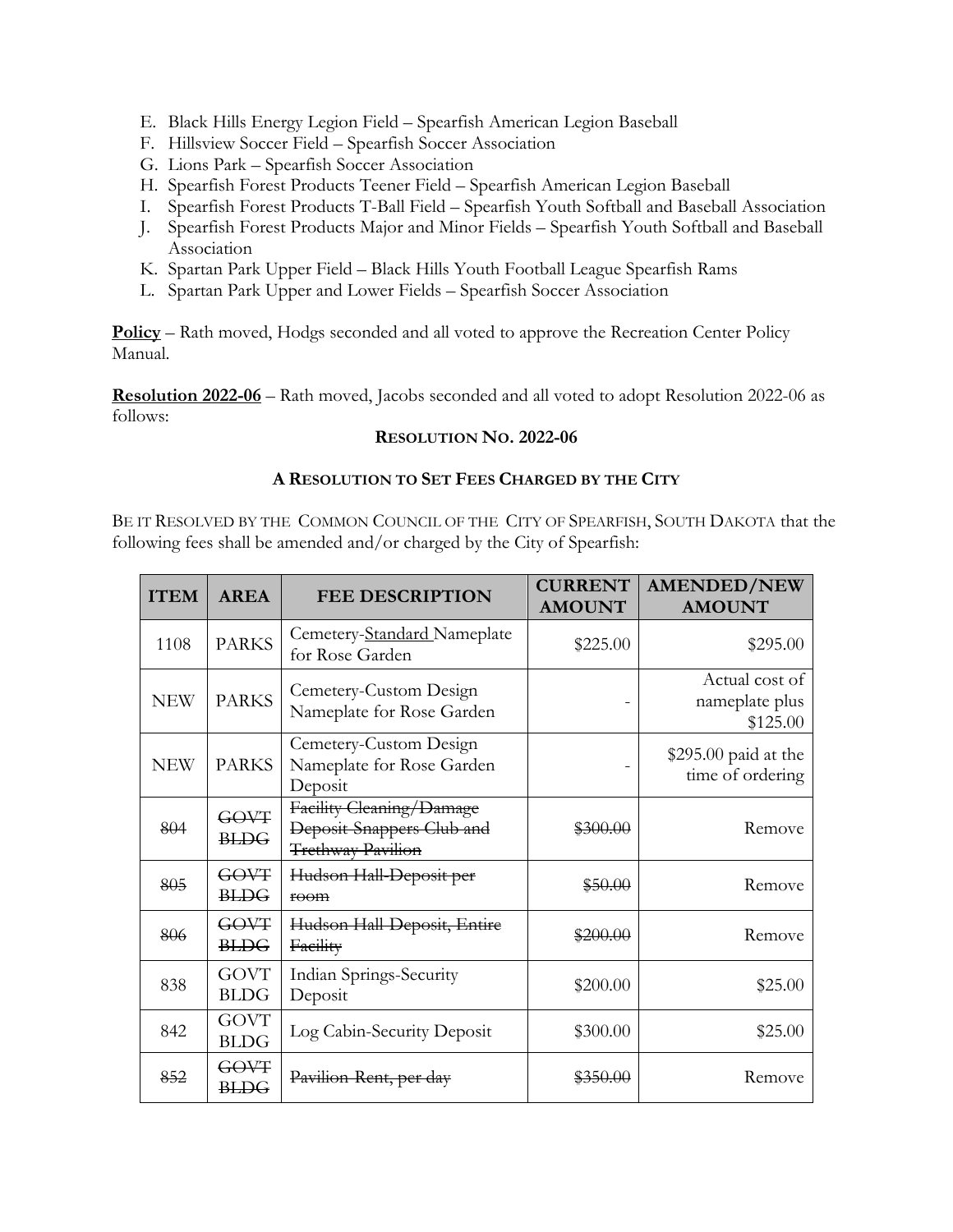| 853        | GOVT<br><b>BLDG</b>        | Pavilion-Security Deposit                                                | \$300.00                 | Remove    |
|------------|----------------------------|--------------------------------------------------------------------------|--------------------------|-----------|
| 854        | <b>GOVT</b><br><b>BLDG</b> | Pavilion-Set-up                                                          | \$75.00                  | Remove    |
| 855        | GOVT<br><b>BLDG</b>        | Snappers Club-Non-profit<br>discount                                     | \$0.00                   | Remove    |
| 856        | <b>GOVT</b><br><b>BLDG</b> | Snappers Club-Rent, per day                                              | \$150.00                 | \$425.00  |
| 857        | <b>GOVT</b><br><b>BLDG</b> | Snappers Club-Security<br>Deposit, non-refundable, goes<br>toward rental | \$300.00                 | \$100.00  |
| 858        | GOVT<br><b>BLDG</b>        | Snappers Club-Set-up                                                     | \$75.00                  | Remove    |
| <b>NEW</b> | <b>GOVT</b><br><b>BLDG</b> | Pavilion-Private rental, per day,<br>Sunday-Thursday                     |                          | \$1500.00 |
| <b>NEW</b> | <b>GOVT</b><br><b>BLDG</b> | Pavilion-Private 2-day rental,<br>Friday, and Saturday                   |                          | \$3000.00 |
| <b>NEW</b> | <b>GOVT</b><br><b>BLDG</b> | Pavilion-Public rental, per day<br>Sunday-Thursday                       |                          | \$500.00  |
| <b>NEW</b> | <b>GOVT</b><br><b>BLDG</b> | Pavilion-Public rental, 2-day<br>rental, Friday, and Saturday            | $\overline{\phantom{a}}$ | \$1000.00 |
| <b>NEW</b> | <b>GOVT</b><br><b>BLDG</b> | Pavilion-Private Deposit, non-<br>refundable, goes toward rental         |                          | \$500.00  |
| <b>NEW</b> | <b>GOVT</b><br><b>BLDG</b> | Pavilion-Public Deposit, non-<br>refundable, goes toward rental          |                          | \$200.00  |

## CITY OF SPEARFISH

 $\mathcal{L}_\text{max}$  , and the set of the set of the set of the set of the set of the set of the set of the set of the set of the set of the set of the set of the set of the set of the set of the set of the set of the set of the

(Seal) Dana Boke, Mayor

ATTEST:

Michelle DeNeui, Finance Officer

\_\_\_\_\_\_\_\_\_\_\_\_\_\_\_\_\_\_\_\_\_\_\_\_\_\_\_\_\_\_\_\_\_\_\_

Adopted: March 21, 2022 Published: March 26, 2022 Effective: April 15, 2022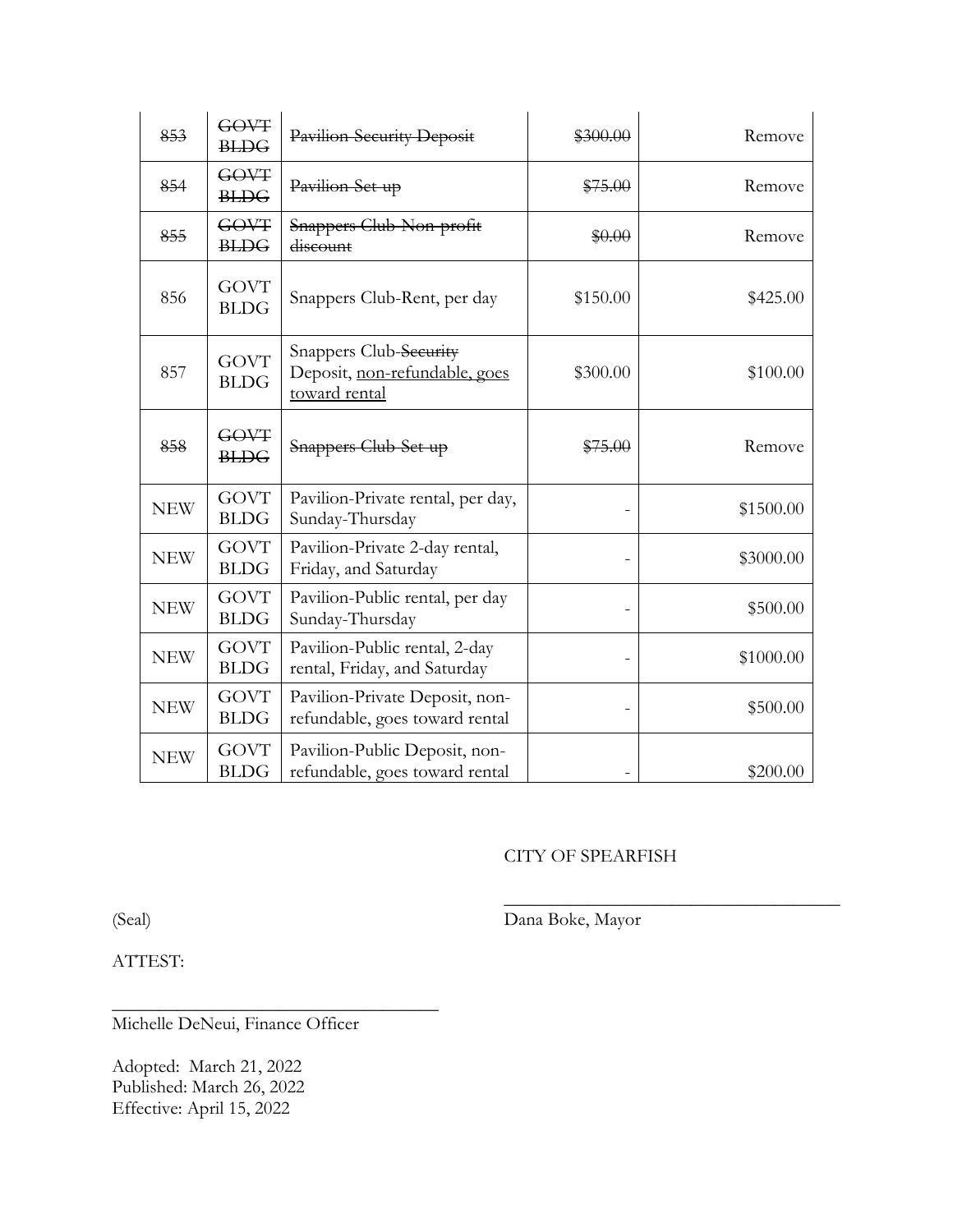**Change Order** – Hodgs moved, Rath seconded and with Clark, Hodgs, Jacobs, Klarenbeek, and Rath voting aye, motion passed to approve Change Order 1 for the Sky Ridge Concession and Restroom Buildings for a net increase of \$1,055 (+0.2%).

**Resolution 2022-04** – A public hearing began at 6:26 p.m. on the Colorado Boulevard Area Study. Watson noted the Study was a partnership between the City and Lawrence County staff to provide policy guidance for annexation and rezoning along Colorado Boulevard. Additional comments were received from Stan Smith, resident, regarding expansion of the study area to include traffic on Duke Parkway and the area near Acorn Ridge Road. Following the close of the public hearing, Jacobs moved, Rath seconded and all voted to adopt Resolution 2022-04 as follows: **RESOLUTION NO. 2022-04** 

#### **A RESOLUTION ADOPTING AN AMENDMENT TO THE SPEARFISH COMPREHENSIVE PLAN, ENVISION SPEARFISH**

WHEREAS, SDCL 11-6-14 requires the adoption of a comprehensive plan that provides the basis from which other city codes and regulations may be adopted in order to implement the plan's goals.

 WHEREAS, the City of Spearfish Comprehensive Plan was adopted by Resolution 2013-22.

 WHEREAS, the City of Spearfish has completed the Colorado Boulevard Area Study and has sought public input through meetings and public hearings to collect public comment.

WHEREAS, the Colorado Boulevard Area Study serves to define additional growth and development goals of the City of Spearfish.

NOW, THEREFORE BE IT RESOLVED by the Common Council of the City of Spearfish, Lawrence County, South Dakota, that the City of Spearfish Comprehensive Plan, titled Envision Spearfish, is hereby amended to include the Colorado Boulevard Area Study as contained in Exhibit A, and is hereby adopted.

Dated this 21st day of March, 2022. **CITY OF SPEARFISH** 

ATTEST: By: \_\_\_\_\_\_\_\_\_\_\_\_\_\_\_\_\_\_\_\_\_\_\_\_\_\_

Dana Boke, Mayor

Michelle DeNeui, Finance Officer (SEAL)

 $\frac{1}{2}$  ,  $\frac{1}{2}$  ,  $\frac{1}{2}$  ,  $\frac{1}{2}$  ,  $\frac{1}{2}$  ,  $\frac{1}{2}$  ,  $\frac{1}{2}$  ,  $\frac{1}{2}$  ,  $\frac{1}{2}$  ,  $\frac{1}{2}$  ,  $\frac{1}{2}$  ,  $\frac{1}{2}$  ,  $\frac{1}{2}$  ,  $\frac{1}{2}$  ,  $\frac{1}{2}$  ,  $\frac{1}{2}$  ,  $\frac{1}{2}$  ,  $\frac{1}{2}$  ,  $\frac{1$ 

Adopted: March 21, 2022 Published: March 26, 2022 Effective: April 15, 2022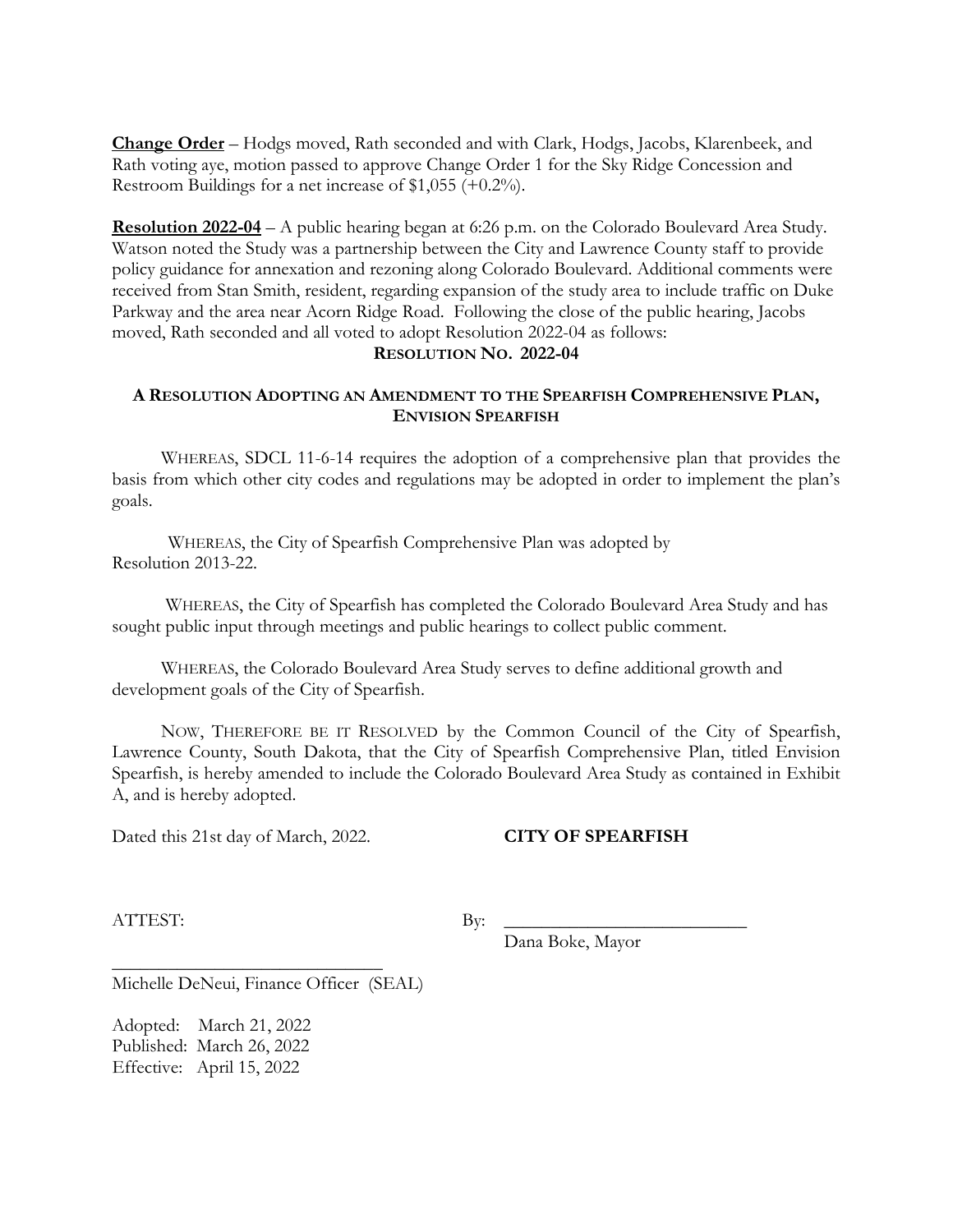**Ordinance 1365** – Jacobs moved, Klarenbeek seconded and all voted to approve the first reading of Ordinance 1365 – An Ordinance Amending Appendix A – Zoning of the Revised Ordinances of the City of Spearfish by Zoning Certain Property (change zoning from Ag to DRD on a 14-acre parcel). Additionally, Klarenbeek moved, Hodgs seconded and all voted to set a public hearing for April 4, 2022 for Ordinance 1365 and the DRD concept plan update.

**Dedication** – Rath moved, Jacobs seconded and all voted to approve the Dedication and Acceptance of Public Improvements agreement for the Bridgestone Street Improvements.

**Agreement** – Klarenbeek moved, Rath seconded and all voted to approve the Water and Drainage Easements Agreement with Bridgestone Estates LLC.

**Agreement** – Rath moved, Jacobs seconded and all voted to approve the Sanitary Sewer Easement and Agreement with DAC Properties, LLC.

**Hours** – Rath moved, Jacobs seconded and all voted to change the hours at the Restricted Use Site to the following:

Summer Hours: 7:30 a.m. to 4 p.m. Monday through Saturday (April 15-October 14) Winter Hours: 7:30 a.m. to 4 p.m. Monday through Friday, 9 a.m. to 2 p.m. Saturday. And permit PW Director to close the site when accessibility is limited due to inclement weather.

**Proposal** – Clark moved, Rath seconded and with Clark, Hodgs, Jacobs, Klarenbeek, and Rath voted to award the lowest responsive and responsible proposal for the Tretheway Pavilion Roof Replacement to LaPrade Roofing & Construction at a total amount of \$81,178.04.

| <b>VENDOR</b>                    | <b>DESCRIPTION</b>              | <b>AMOUNT</b> |
|----------------------------------|---------------------------------|---------------|
| 3RD DEGREE SCREENING INC         | <b>EMPLOYEE SCREENING</b>       | \$20.00       |
| A & B BUSINESS INC               | CITY PRINTER CONTRACT           | \$2,636.06    |
| A & B WELDING SUPPLY CO          | CYLINDER RNTL-RINGS-            | \$706.15      |
| A & J SUPPLY                     | WIRE BRUSHES-DISCS-WIRE BRUSHES | \$47.41       |
| ADOBE INC.                       | ACROBAT PRO FOR FEB CLOUD APPS  | \$772.58      |
| ALEX AIR APPARATUS INC           | AIR COMPRESSOR SVC FIRETRUCK    | \$338.37      |
| ALPINE IMPRESSIONS               | <b>T SHIRTS FOR DARE</b>        | \$2,000.50    |
| <b>AMZN MKTP US</b>              | GIFT CARDS YEARS OF SERVICE     | \$250.00      |
| ANDERSON, MATT                   | <b>BOOT REIMBURSEMENT</b>       | \$100.00      |
| ANDERSON, MICHAEL                | <b>BOOT REIMBURSEMENT</b>       | \$100.00      |
| ANIMAL CONTROL & CARE ACAD       | ACO CERTIFICATION APRIL-SCOTT   | \$575.00      |
| <b>BAKER &amp; TAYLOR</b>        | <b>BOOKS LIBRARY</b>            | \$961.66      |
| RUSHMORE DISTRIBUTING INC        | <b>HYDRO-BATTERY</b>            | \$224.65      |
| <b>BEE WELL</b>                  | DRINKS FOR REC CENTER           | \$310.80      |
| <b>BELLE FOURCHE LANDFILL</b>    | <b>LANDFILL FEBRUARY</b>        | \$22,190.43   |
| <b>BEST WESTERN</b>              | <b>REFUND OF TAX</b>            | $-$ \$34.80   |
| <b>BLACK HILLS ENERGY</b>        | FEB/MARCH 2022 ELECTRIC         | \$7,260.53    |
| <b>BLACK HILLS CHEMICAL CORP</b> | VAC BAG-SHWR CRTN-TP-CUPS       | \$583.64      |

**Bill List** – Hodgs moved, Rath seconded and with Clark, Hodgs, Jacobs, Klarenbeek and Rath voting aye, motion passed to approve the bill list dated March 21, 2022 as follows: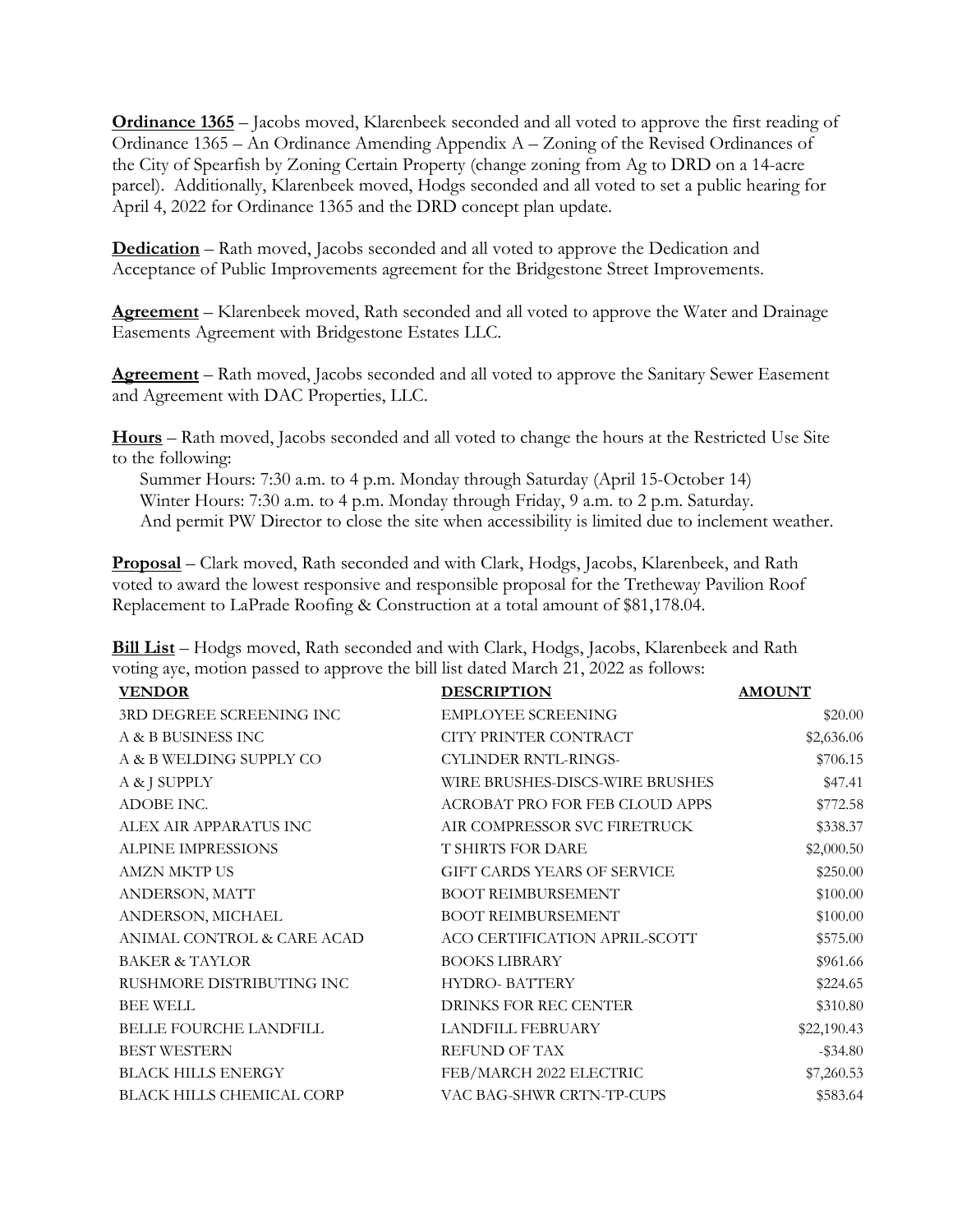| <b>BLACK HILLS LIBRARY CONSOR</b> | FEBRUARY EBOOK-AUDIOBOOK          | \$2,033.42  |
|-----------------------------------|-----------------------------------|-------------|
| <b>BLACK HILLS PIONEER</b>        | ADV-FD & REC CENTER-FEB LEGALS    | \$1,651.34  |
| <b>BLACK HILLS PURE INC</b>       | FINANCE-HYDO PLANT-HUDSN- H20     | \$93.00     |
| BLACK HILLS URGENT CARE LL        | <b>EMPLOYEE TESTING</b>           | \$335.00    |
| <b>BLACK HILLS WINDSHIELD</b>     | ROCK CHIP FIXED                   | \$50.00     |
| <b>BLACKBIRD EXPRESSO</b>         | ADMIN COFFEE WITH COUNCIL         | \$9.58      |
| <b>BLUEBEAM INC</b>               | <b>BLUEBEAM LICENSES X 3</b>      | \$1,396.00  |
| BORDER STATES INDUSTRIES I        | HYRDOPLANT- CONDUIT AND COPPR     | \$515.23    |
| <b>BUTLER MACHINERY CO</b>        | BELTS-FILTER-SEAL O RING-LDR MNT  | \$3,630.43  |
| <b>BUTTE ELECTRIC COOP</b>        | ELECTRIC 12/20/22 - 1/20/22       | \$53,437.80 |
| CALIBRATION TECHNICIANS &         | GASALERT-MICROCLIP-SENSOR         | \$877.99    |
| VISUAL WORKS INC                  | ONLINE RESERVATIONS JAN 2022      | \$506.00    |
| <b>CBH COOPERATIVE</b>            | FEBRUARY 2022 SERVICES            | \$26,081.54 |
| <b>CENGAGE LEARNING</b>           | <b>BOOKS FOR LIBRARY</b>          | \$102.55    |
| <b>CENTURYLINK INC</b>            | FEB 911 -HYDRO-AIRPORT-FD         | \$351.74    |
| SPEARFISH CHAMBER OF COMM         | ANNUAL CHAMBER BANQUET TKTS       | \$240.00    |
| CHEYENNE CROSSING STORE LL        | FIRE DEPARTMENT BANQUET           | \$2,593.75  |
| <b>CITY BREW</b>                  | ADMIN COFFE WITH COUNCIL          | \$9.96      |
| <b>CLARK PRINTING CORP</b>        | UTILITIY BILLING ENVELOPES        | \$1,095.65  |
| CLIMATE CONTROL SYSTEMS &         | ALC TEMP CONTROLS HEATER          | \$7,308.00  |
| COBAN TECHNOLOGY                  | TRANSMITTER FOR PD                | \$632.50    |
| COCA-COLA BOTTLING CO             | COFFEE-DRINKS REC CENTER, PD,CH   | \$1,699.00  |
| COLLABORATIVE SUMMER LIBRA        | LIBRARY OCEANS OF POSSIBILITIE    | \$93.20     |
| DG INVESTMENT INTERMEDIATE        | <b>BCD-ALE AND OVERBY</b>         | \$1,531.85  |
| <b>CORE &amp; MAIN LP</b>         | METERS WATER DEPARTMENT           | \$25,885.13 |
| COUNTRY INN & SUITES BILLI        | MAYOR STAY AT PIERRE SD           | \$100.10    |
| <b>CULLIGAN SOFT WATER CORP</b>   | WWTP BOTTLED WATER                | \$87.75     |
| DAKOTA FLUID POWER INC            | <b>4 WAY PNEUMATIC VALVE</b>      | \$373.00    |
| DAKOTA LUMBER COMPANY             | YEARS OF SERVICE                  | \$100.00    |
| DC BOOTH SOCIETY INC              | <b>QTR ALLOCATION</b>             | \$8,750.00  |
| DIGITALOCEAN LLC                  | <b>ONLINE OBITS FEB</b>           | \$5.00      |
| DIVISION OF MOTOR VEHICLES        | LICENSE PLATE RENEW FOR PD & PW   | \$20.00     |
| <b>DOLLAR TREE</b>                | PLATES-SPONGES-TABLECOVER         | \$77.50     |
| <b>EAGLE AVIATION INC</b>         | <b>FUEL FOR HEATER AT SAWMILL</b> | \$67.08     |
| <b>ECOLAB PEST ELIMINATION</b>    | WWTP PEST PROGRAM                 | \$74.15     |
| <b>EFTPS</b>                      | INTEREST OWED ON TAXES            | \$52.60     |
| ELKHORN RIDGE @ FRAWLEY RA        | JAN 22 TAX INCREMENT TO DEV       | \$41,484.50 |
| ENGRAVING, AWARDS & GIFTS         | <b>AWARDS FOR FD</b>              | \$1,625.44  |
| NEWHOUSE ENTERPRISES INC          | <b>PAPER</b>                      | \$146.97    |
| SPEEDY MART INC                   | DIESEL WHEN PUMP WAS DOWN         | \$67.57     |
| <b>EXPEDIA</b>                    | SGT BUSH TO LAS VEGAS TRAINING    | \$537.21    |
| FACEBOOK INC                      | SMALL AND TALL BALL ADV           | \$85.00     |
| FIB-AP PURCHASE CARDS             | FEBRUARY P CARDS \$201,039.21     | \$0.00      |
| <b>EDDIE'S TRUCK CENTER</b>       | AIR DRYER CARTRIDGE               | \$37.79     |
| <b>GALLS LLC</b>                  | HI VIS JCKT-CAPS-BELTS-           | \$1,141.11  |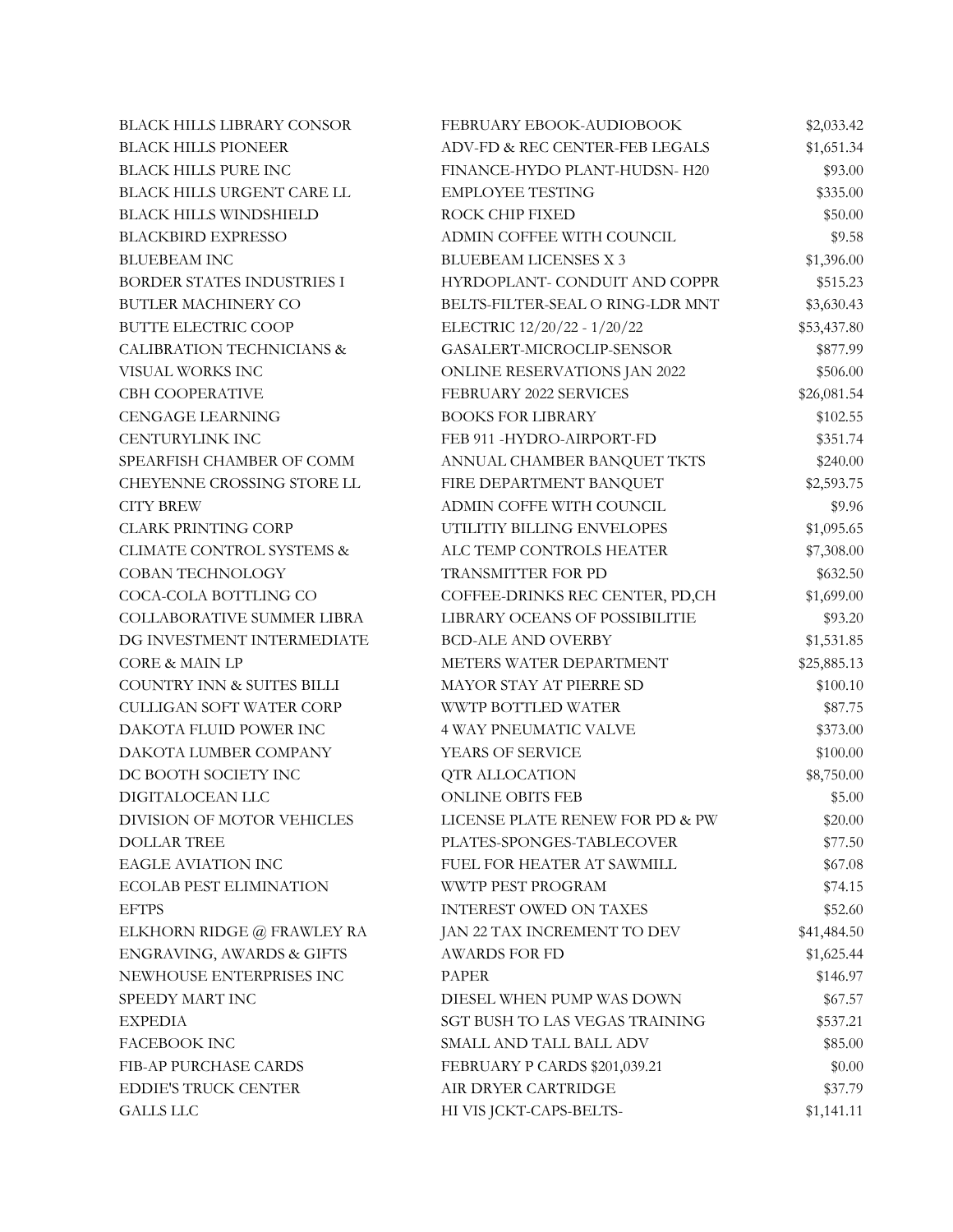| <b>GEFFRE, AVERY</b>              | <b>BOOT REIMBURSEMENT</b>          | \$100.00    |
|-----------------------------------|------------------------------------|-------------|
| THE GLASS SHOP                    | REMOVE HM DOOR INSTALL NEW PD      | \$4,259.05  |
| GODDARD, AUSTIN                   | <b>BOOT REIMBURSEMENT</b>          | \$100.00    |
| <b>GOLD PAGES PUBLISHING INC</b>  | <b>ONLINE TRAIL ADDICT 2022</b>    | \$1,759.00  |
| <b>GOLDEN NUGGET HOTEL</b>        | <b>SGT BUSH LAS VEGAS</b>          | \$768.74    |
| GOLDSTAR PRODUCTS INC             | SAFE 2 FOAM 5 GAL FD               | \$476.69    |
| GUNDERSON, PALMER, NELSON &       | <b>GENERAL FILE</b>                | \$2,659.50  |
| <b>GRAINGER INC</b>               | FILTER X 2-FIRST AID-FUSES-EARPLGS | \$1,397.88  |
| THE GREEN BEAN COFFEEHOUSE        | DARE PD GIFT CARDS                 | \$120.00    |
| <b>GUARDIAN ALLIANCE TECHNOLO</b> | <b>GUARDIAN SOFTWARE PLAT PD</b>   | \$102.00    |
| GUNDERSON TRUCKING INC            | TRANSPORT #2 TO GILLETTE           | \$6,050.00  |
| <b>HACH CO</b>                    | SENSOR CAP REPLACEMENT             | \$213.74    |
| HAUGO BROADCASTING INC            | REC CENTER ADVERTISEMENT           | \$1,080.00  |
| <b>HAWKINS INC</b>                | AQUA HAWK WWTP                     | \$13,437.17 |
| HDR ENGINEERING INC               | EXIT 17 DEV & SNDSTN SWR UPSIZE    | \$36,979.21 |
| HIGH PLAIN HERITAGE SCTY          | QUARTERLY ALLOCATION               | \$18,000.00 |
| INTERNATIONAL CODE COUNCI         | ACCESS/USABLE BUILING AND FAC      | \$48.95     |
| ICMA                              | STEVE SUBSCRIPTION                 | \$1,216.00  |
| INNOVATIVE CONTROLS INC.          | WATER LEVEL MONITOR FD             | \$431.25    |
| J & D PRECAST INC                 | CONCRETE 36" LID AIRPORT           | \$115.00    |
| JJS GLOBAL VENTURES INC           | BW TECH REPLACE OXYGEN SENS        | \$467.00    |
| <b>TODD EMERY COLLINS</b>         | JET LINE AT AIRPORT                | \$575.00    |
| <b>JONES, KATIE</b>               | <b>BOOT REIMBURSEMENT</b>          | \$100.00    |
| <b>JUNEK'S SERVICE CORP</b>       | ELECTRONIC THROTTLE                | \$446.23    |
| WASTE CONNECTIONS OF SD IN        | <b>RUBBLE SITE</b>                 | \$500.00    |
| KLJ SOLUTIONS HOLDING CO          | FAA PROJECT CLOSEOUT-TAXIWAY       | \$48,777.95 |
| LAKOTA CONTRACTING INC            | FD SHIRTS AND PATCHES              | \$1,409.00  |
| LAW ENFORCEMENT RISK MGMT         | REGISTRATION FEE                   | \$525.00    |
| LEAVITT COMMUNICATIONS, LL        | RADIOS FOR FD, SOFTWARE,           | \$11,732.50 |
| LUBRICATION ENGINEERS, INC        | LOW TOX TURBINE OIL                | \$458.42    |
| MID-AMERICAN RESEARCH CHEM        | MINT PWOER-OFF                     | \$110.95    |
| <b>MATTHEWS OPERA HOUSE</b>       | QUARTERLY ALLOCATION               | \$12,000.00 |
| SPEARFISH MCDONALDS               | <b>MEALS FOR PRISONERS</b>         | \$12.44     |
| MCMASTER CARR, INC                | WET LOCATION EMERG BACKUP          | \$329.39    |
| MONTANA-DAKOTA UTILITIES          | 2/4/22-3/8/22 SERVICES             | \$11,223.76 |
| MEIERHENRY SARGENT LLP            | 22 BOND LEGAL COUNSEL              | \$12,000.00 |
| MIDAMERICA BOOKS                  | <b>BOOKS</b>                       | \$119.70    |
| <b>MIDCO</b>                      | <b>CAMPGROUND SERVICES FEB</b>     | \$1,006.89  |
| MIDCONTINENT TESTING LABS,        | WATER TESTING FEB W/S AND WWTP     | \$462.00    |
| MONARCH INSTRUMENT                | MAGENETIC SENSOR-TACHOMETER        | \$615.00    |
| <b>MONEY MOVERS</b>               | <b>FEBRUARY CHARGES</b>            | \$10.25     |
| MOTION INDUSTRIES INC             | OIL SEAL AND SHIPPING WWTP         | \$291.47    |
| NATURAL ESCAPE                    | <b>HEADSHOTS STEVE</b>             | \$75.00     |
| NEWSPAPERS.COM                    | PIONEER ARCHIVE SUB                | \$14.95     |
| NORTH CENTRAL INTERNATIONA        | TRANSMISSION ISSUES INTL TRK       | \$733.16    |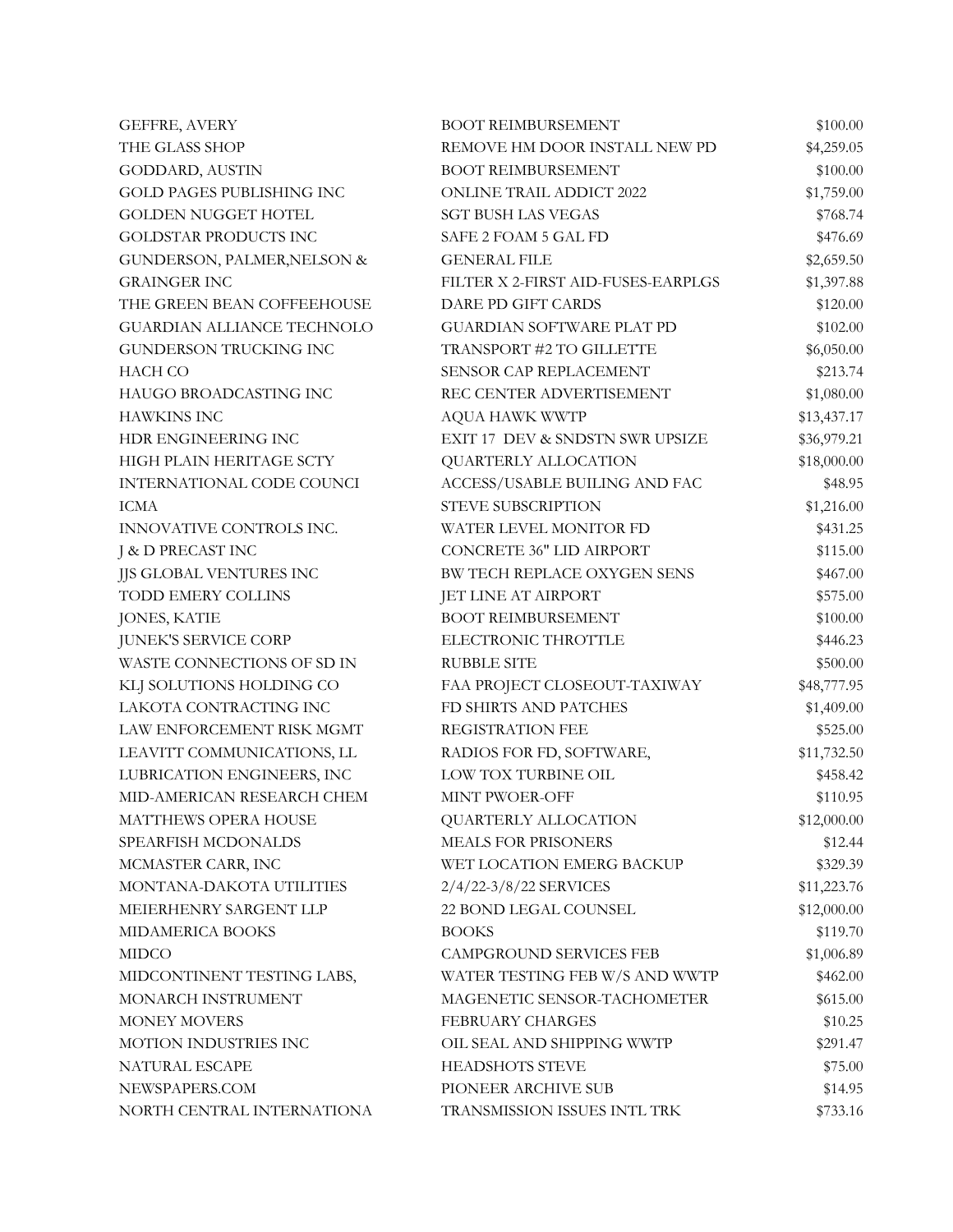| MOSSET, COREY              | SVC GARAGE DOORS WWTP          | \$1,658.17   |
|----------------------------|--------------------------------|--------------|
| NORTHWEST PIPE FITTING CO  | PRESS RING-ADAPTORS-GASKET     | \$250.00     |
| PRO WINDMILL INC           | PEST PROGRAM                   | \$908.00     |
| ONE TIME VENDORS           | EVERNOTE & RASMUSSEN MECH.     | \$1,010.49   |
| PETTY CASH                 | PLAT REIMBURSEMENT 3/17        | \$278.00     |
| PLAY BY DESIGN LLC         | <b>SWING HANGER FOR PARK</b>   | \$775.12     |
| WEST RIVER TRANSIT AUTHORI | PRAIRIE HILLS TRANSIT QRT ALLO | \$11,250.00  |
| SCHREINER ENTERPRISES, INC | BKMRKS LIBRARY & RECIEPT BOOKS | \$796.95     |
| QUIK SIGNS INC             | <b>CONF SPACE SIGNS</b>        | \$153.11     |
| ROSEN & ROSEN INDUSTRIES I | <b>BOMBER JACKETS W/ SEAL</b>  | \$749.46     |
| RAMKOTA CASPER WY          | PARKS CONF STAY                | \$492.00     |
| <b>POWERPLAN</b>           | <b>SEATS-ARMRESTS</b>          | \$1,181.01   |
| REDWOOD TOXICOLOGY LAB INC | DRUG TEST                      | \$17.51      |
| REURINK, TYLER             | NCIC INSTRUCTOR COURSE         | \$222.00     |
| RIVERFRONT BROADCASTING LL | REC CENTER ADVERTISEMENT       | \$229.50     |
| ROMTEC, INC.               | SPF SPORTS COMPLEX             | \$160,118.51 |
| RUNNING SUPPLY INC         | SNOWBLOWER PARTS-SOCKETS-      | \$210.80     |
| SAFEWAY                    | PD GATORADE AND BAKED GOODS    | \$152.71     |
| SANFORD HEALTH OCCMED      | <b>EMPLOYEE TESTING</b>        | \$164.00     |
| SANITATION PRODUCTS INC    | SWITCH-COVER-BUSHING-SNAP RING | \$1,005.18   |
| SD ASSN OF RURAL WATER SYS | ANNUAL DUES KYLE HINTON        | \$1,240.00   |
| SD MID WINTER MUSTER       | <b>5 TICKETS FD</b>            | \$300.00     |
| SD POLICE CHIEF'S ASSOC    | SPRING CONF REGISTRATION       | \$261.38     |
| <b>SDML</b>                | DISTRICT 10 TICKETS SDML       | \$234.00     |
| SDSU ASPHALT CONFERENCE    | 5 EMPLOYEES TO CONF            | \$625.00     |
| SPEARFISH ECON DEVELOPMENT | QUARTLY ALLOCATION             | \$17,500.00  |
| SEGUIN, MAKYAH             | <b>BOOT REIMBURSEMENT</b>      | \$100.00     |
| SEMPER FI COMPANY          | MATERIALS FOR FD               | \$193.50     |
| SERVALL TOWEL & LINEN      | MOPS-DUSTER-MATS-SANITIZER     | \$765.06     |
| SILVER SNEAKERS PRODUCTS   | SILVER SNEAKERS PRODUCTS       | \$275.00     |
| <b>JASON NELSON</b>        | FIX/REPLACE INTERFRENCE PD     | \$1,296.77   |
| SOUTH DAK STATE TREASURER  | FEB 22 SALES TAX PAYMNET       | \$10,168.64  |
| VIVI BENE INC              | PAVILLION FURNACE REPAIR       | \$83.37      |
| SPEEDY MART INC            | DIESEL FOR WHEN PUMP WAS DOWN  | \$121.16     |
| STAN HOUSTON EQUIPMENT     | 4" WET CORE BIT                | \$393.85     |
| STATE BAR OF SOUTH DAKOTA  | PATTERN JULY INSTRUC RENEW     | \$125.00     |
| STATE OF SD-EXECUTIVE MGMT | FEBRUARY SERVICES WWTP         | \$18.73      |
| STEC'S INNOVATIVE SAFETY S | FEBRUARY STECS SAFETY          | \$775.00     |
| SUPERIOR SANITATION LLC    | <b>FEB RENTAL</b>              | \$576.00     |
| TENERGY CORPORATION        | LITHIUM BATTERY WITH DIODES    | \$4,540.00   |
| THE FIRE STORE             | DWNPMNT ALL PURPOSE DOOR       | \$1,000.00   |
| THE KNOTHOLE               | REPAIR WASHER AT REC CENTER    | \$204.95     |
| THOMSON REUTERS WEST       | ONLINE SUBSCRIPTION CHARGES    | \$421.80     |
| ULINE INC                  | FOLDING TABLE DOLLY            | \$1,712.17   |
| ULMER, BRIAN               | ICC COLORADO CHAP ED INSTITUTE | \$224.00     |